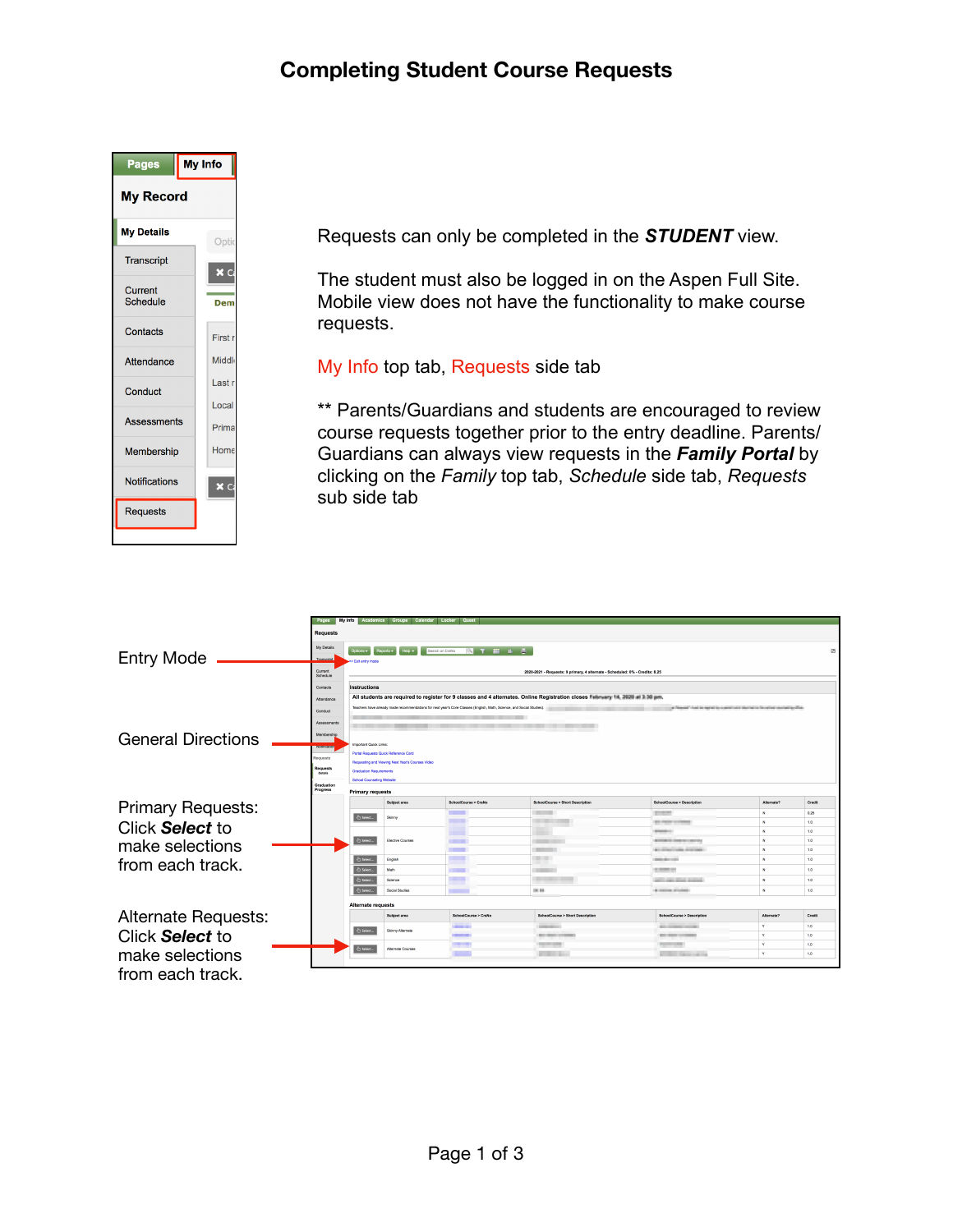## **Completing Student Course Requests**

| Subject area                                                                                                                                                                                                                                                                                                                                                                                               |              | English                  |                |        |                   |                                |  |  |  |  |
|------------------------------------------------------------------------------------------------------------------------------------------------------------------------------------------------------------------------------------------------------------------------------------------------------------------------------------------------------------------------------------------------------------|--------------|--------------------------|----------------|--------|-------------------|--------------------------------|--|--|--|--|
| . In order to graduate you must successfully complete four (4) Ener<br>ourses. (English 1, English 2, English 3, and English 4 or equivalent)<br>• Your recommendation has already been selected for you based on<br>ur previous English course.<br>• If you would like to changed your recommendation please pick up a<br>hange of placement waiver inthe counselinf office and return by<br>Instructions |              |                          |                |        |                   |                                |  |  |  |  |
|                                                                                                                                                                                                                                                                                                                                                                                                            |              |                          |                |        |                   |                                |  |  |  |  |
|                                                                                                                                                                                                                                                                                                                                                                                                            |              |                          |                |        |                   | 1 of 4 selected<br>○ Select Al |  |  |  |  |
| <b>Select</b>                                                                                                                                                                                                                                                                                                                                                                                              | CourseNumber | <b>CourseDescription</b> | Academic level | Credit | Prequisite Status |                                |  |  |  |  |
|                                                                                                                                                                                                                                                                                                                                                                                                            | 300503000    | ENG 4 CP                 | STD            | 1.0    |                   | Recommended                    |  |  |  |  |
| $\begin{tabular}{ c c c c c } \hline \rule{0pt}{8ex} & $\otimes$ & $\end{tabular}$                                                                                                                                                                                                                                                                                                                         | 301405000    | AP Lit                   | <b>AP</b>      | 1.0    |                   |                                |  |  |  |  |
|                                                                                                                                                                                                                                                                                                                                                                                                            | 4039ENGDE    | DE ENGLISH COMPOSITION I | DE             | 1.0    |                   |                                |  |  |  |  |
|                                                                                                                                                                                                                                                                                                                                                                                                            | 300303000    | ENG 3 CP                 | STD            | 1.0    |                   | Course completed               |  |  |  |  |
| $\mathbb{Z}$ ok                                                                                                                                                                                                                                                                                                                                                                                            | X Cancel     |                          |                |        |                   |                                |  |  |  |  |

**1.** There are directions at the top that are specific to the track selected. In this example, the directions for selecting an English class are provided.

**2**. Often the core subjects will be grayed out and a student will be unable to make changes because the teacher recommended course is the default.

| Subject area                                                                                                                                                                                                                                                                                                                                                                                                                                        |                 | Alternate Courses      |               |        |                   |                    |                    |  |  |  |  |
|-----------------------------------------------------------------------------------------------------------------------------------------------------------------------------------------------------------------------------------------------------------------------------------------------------------------------------------------------------------------------------------------------------------------------------------------------------|-----------------|------------------------|---------------|--------|-------------------|--------------------|--------------------|--|--|--|--|
| · You must select 4 alternate elective courses.<br>· Please make sure you are selecting courses that will fulfill your elective focus. (3 courses in the same focus area)<br>· These are courses you are willing to take, if one or more of your elective choices are not available.<br>Instructions<br>. Do not submit courses that you have already requested as core or electives as alternate couses!<br>· Alternate courses must be different. |                 |                        |               |        |                   |                    |                    |  |  |  |  |
| 1:10  304100000<br>$\frac{1}{2}$ $\rightarrow$<br>3 of 48 selected<br>ी Select All<br>$\epsilon$                                                                                                                                                                                                                                                                                                                                                    |                 |                        |               |        |                   |                    |                    |  |  |  |  |
| Select                                                                                                                                                                                                                                                                                                                                                                                                                                              | CourseNumber    | CourseDescription      | cademic level | Credit | Prequisite Status |                    | Alternate priority |  |  |  |  |
| $\Box$                                                                                                                                                                                                                                                                                                                                                                                                                                              | 304100000       | FRENCH <sub>1</sub>    | STD           | 1.0    |                   |                    |                    |  |  |  |  |
| $\Box$                                                                                                                                                                                                                                                                                                                                                                                                                                              | 304200000       | FRENCH <sub>2</sub>    | STD           | 1.0    |                   |                    | $\circ$            |  |  |  |  |
| $\Box$                                                                                                                                                                                                                                                                                                                                                                                                                                              | 304300000       | FRENCH 3               | STD           | 1.0    |                   |                    | $\circ$            |  |  |  |  |
|                                                                                                                                                                                                                                                                                                                                                                                                                                                     | 302100000       | SPANISH <sub>1</sub>   | STD           | 1.0    |                   | Course completed   | $\mathbf{0}$       |  |  |  |  |
|                                                                                                                                                                                                                                                                                                                                                                                                                                                     | 302200000       | SPANISH <sub>2</sub>   | STD           | 1.0    |                   | Course in progress | $\circ$            |  |  |  |  |
| $\Box$                                                                                                                                                                                                                                                                                                                                                                                                                                              | 302300000       | SPANISH <sub>3</sub>   | STD           | 1.0    |                   |                    | $\circ$            |  |  |  |  |
|                                                                                                                                                                                                                                                                                                                                                                                                                                                     | 350100000       | ART <sub>1</sub>       | STD           | 1.0    |                   | Course completed   | $\circ$            |  |  |  |  |
| $\overline{\mathcal{L}}$                                                                                                                                                                                                                                                                                                                                                                                                                            | 350200800       | ADV ART PHOTO          | STD           | 1.0    |                   |                    | $\circ$            |  |  |  |  |
| n                                                                                                                                                                                                                                                                                                                                                                                                                                                   | 350200          | <b>ADV ART DRAWING</b> | STD           | 1.0    |                   |                    | $\circ$            |  |  |  |  |
| n                                                                                                                                                                                                                                                                                                                                                                                                                                                   | 350200900       | Adv Ceramics/Sculpture | STD           | 1.0    |                   |                    | $\circ$            |  |  |  |  |
| $\mathbb{Z}$ ok                                                                                                                                                                                                                                                                                                                                                                                                                                     | <b>X</b> Cancel |                        |               |        |                   |                    |                    |  |  |  |  |
|                                                                                                                                                                                                                                                                                                                                                                                                                                                     |                 |                        |               |        |                   |                    |                    |  |  |  |  |

**3**. If there are many courses offered in the track, use the navigation to find the correct course. The grid only shows 10 at a time…. Use the arrows or pop-up to to navigate through the choices. Check the boxes to the left of the course(s) to select.

**4**. When choosing Alternates, DO NOT choose the same class more than once! Adding the course multiple times does not increase your chances of being placed in a class that is already full, it only increases the chance that you will have an incomplete schedule in July.

**5**. If the option is given, please indicate a priority for course selection.